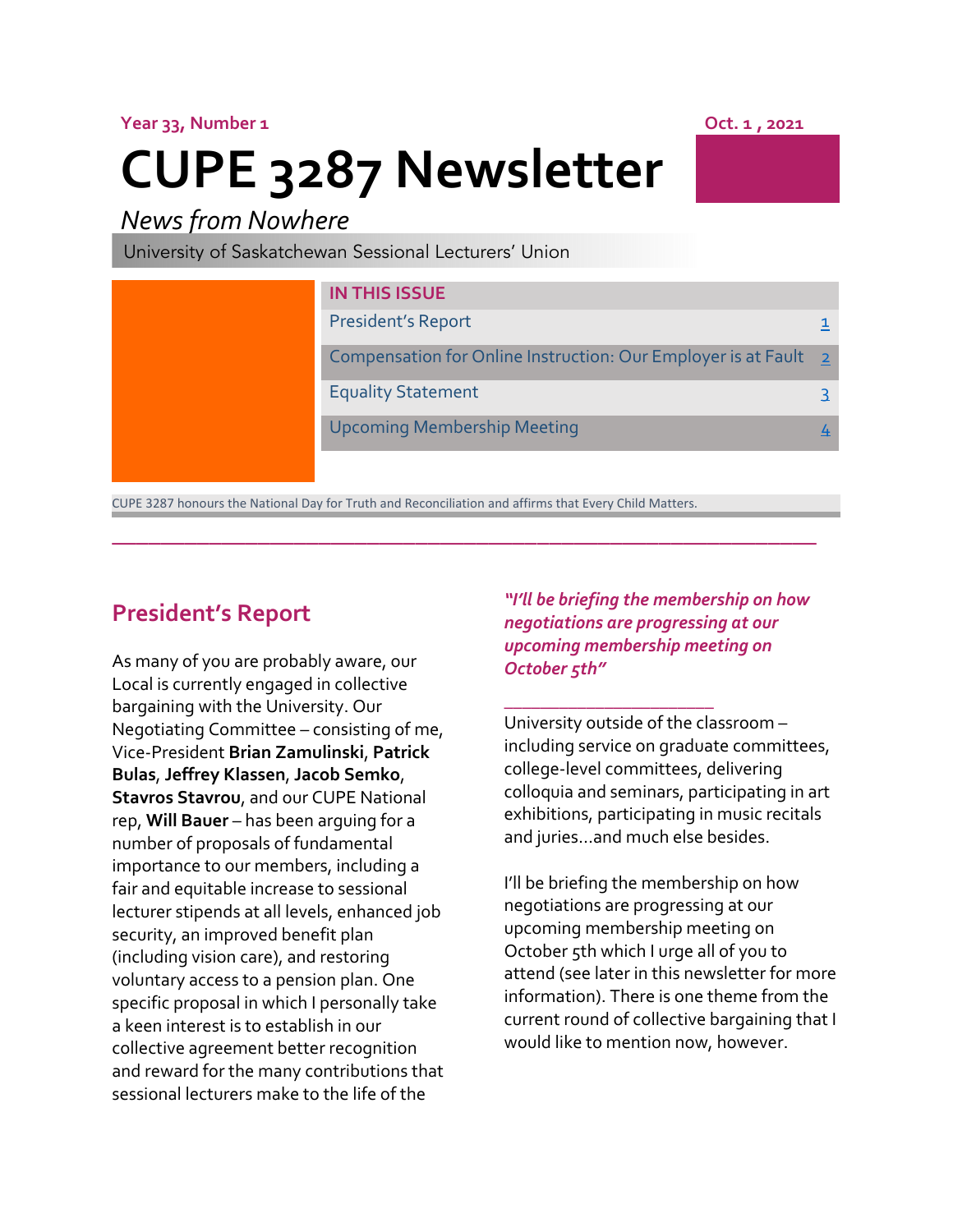It's true that collective bargaining is not normally all cupcakes and rainbows. It is, after all, a basically adversarial process in which each party is trying to advance interests which are typically in conflict with those of the other party. Even against that background, however, our current negotiations with University have, in my view, been characterized by an unusual degree of hostility, dismissiveness and intransigence directed toward our Local by the University's negotiating team. This has been exacerbated, I think, by the University's decision to hire an outside consultant – Greg Trew from Claymore Consulting – as chief negotiator. It has been made repeatedly evident in our bargaining sessions up to this point that the University's negotiating team often lacks any real understanding of the work that sessional lecturers do, of the contributions that we make outside of the classroom, or even of who our members *are*. There is, however, something that you can do that may help to correct this.

In that last few days, you should have received an email inviting you to participate *"It has been made repeatedly evident in our bargaining sessions up to this point that the University's negotiating team often lacks any real understanding of the work that sessional lecturers do"* 

*\_\_\_\_\_\_\_\_\_\_\_\_\_\_\_\_\_\_\_\_\_\_\_* 

a membership survey intended to help us gather information about our members. The survey takes only about ten minutes to complete and all information that you provide will be retained in anonymized form only. It's not that our Negotiating Committee is unable to correct the University's misapprehensions about sessional faculty without this survey information – believe me, we can and we do. Frequently. But having quantified information supplied directly by our members can nonetheless be a great aid in, let's say, *educating* our Employer's understanding.

Hope to see you all (virtually) on October 5th.

### **-William Buschert**

**\_\_\_\_\_\_\_\_\_\_\_\_\_\_\_\_\_\_\_\_\_\_\_\_\_\_\_\_\_\_\_\_\_\_\_\_\_\_\_\_\_\_\_\_\_\_\_\_\_\_\_\_\_\_\_\_\_\_\_** 

# **Sessional Pay Reduced during the Pandemic**

In 2020, the employer made people who teach online courses into members of CUPE 3287 instead of ASPA.

This had a couple of effects.

First, **pay went down** for online courses. Someone who had received, say something in the neighbourhood of \$12,500 for a class

with 50 students would now be paid at most \$7,925.

Second, **the number of classes that someone could teach was reduced** to 2 during the regular session. Previously, an individual could teach both CUPE and ASPA courses. Now, the same individual could teach only CUPE courses.

Previously, someone who taught 2 courses in each bargaining unit (for a total of  $4$ ) might be able to make \$41,000 during the regular session, to continue to use the

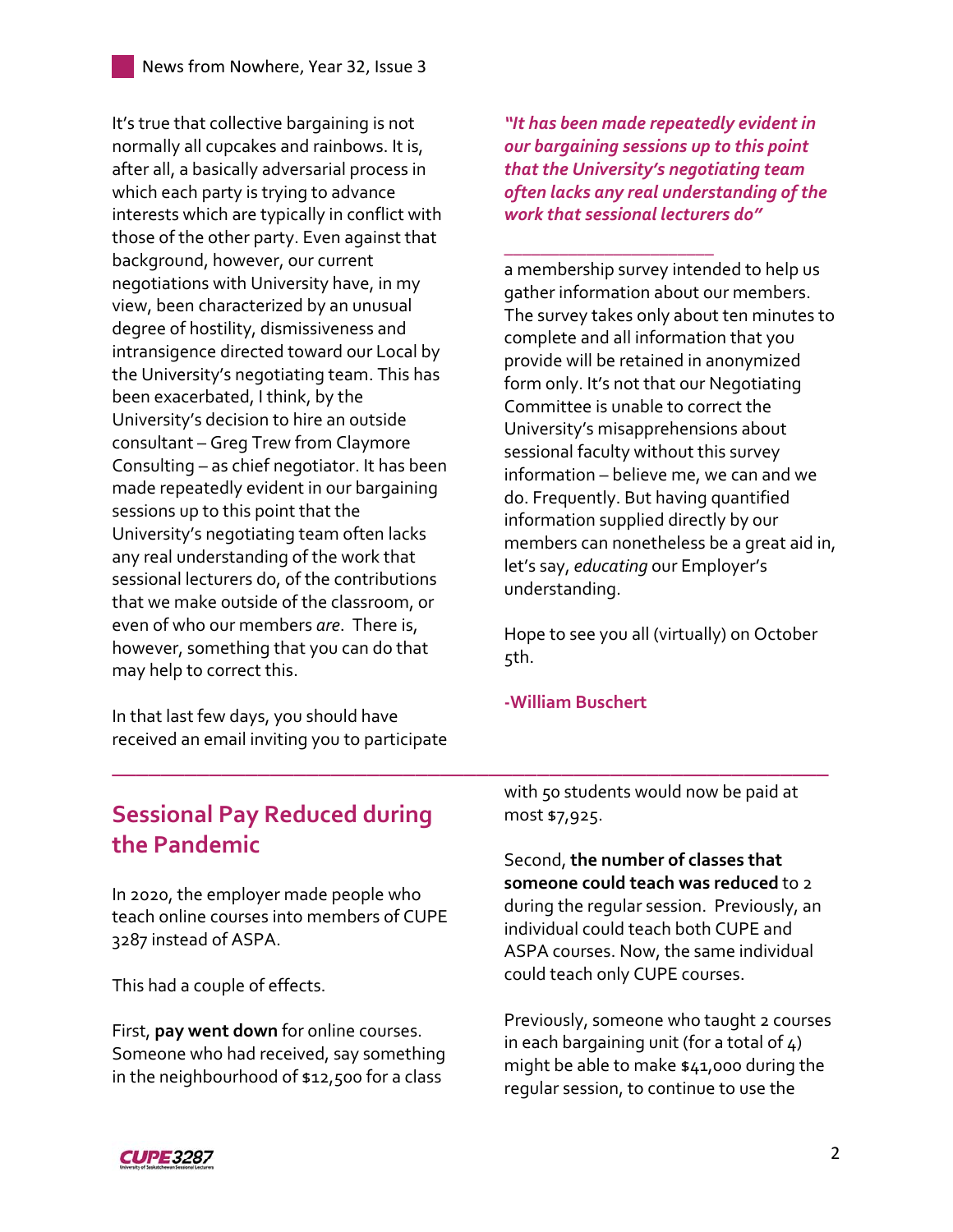figures from the example above. Now, they can make only \$16,000. In other words, **their regular session income went down by 60%.**

After a year of unsuccessful talks, **we recently filed a grievance** on behalf of some members, arguing that people who had previously taught more than two classes by combining CUPE and ASPA courses should be allowed to teach the same number as before. This would mean that the individual in the example would

experience a loss of only 22% of their income.

If we were to win the grievance, the cost to the university would remain about the same. Hiring one person to teach four courses would cost the same as hiring two. Meanwhile, the employer has proposed holding the grievance in abeyance while we try to negotiate (in conjunction with our collective agreement negotiations) a more comprehensive resolution encompassing all the issues raised by the transfer.

### **-Brian Zamulinski**

#### **Membership Survey**

As part of a tool for bargaining, we have sent out a survey to our members meant to learn about your specific concerns regarding your working conditions and compensation. Please look in your email inbox (including your junk mail!) if you haven't completed it yet. Your participation is deeply appreciated!

**\_\_\_\_\_\_\_\_\_\_\_\_\_\_\_\_\_\_\_\_\_\_\_\_\_\_\_\_\_\_\_\_\_\_\_\_\_\_\_\_\_\_\_\_\_\_\_\_\_\_\_\_\_\_\_\_\_\_\_** 

# **CUPE Equality Statement**

Union solidarity is based on the principle that union members are equal and deserve mutual respect at all levels. Any behaviour that creates conflict prevents us from working together to strengthen our union.

As unionists, mutual respect, cooperation and understanding are our goals. We should neither condone nor tolerate behaviour that undermines the dignity or self-esteem of any individual or creates an intimidating, hostile or offensive environment.

Discriminatory speech or conduct which is racist, sexist, transphobic or homophobic hurts and thereby divides us. So too, does discrimination on the basis of ability, age, class, religion, language and ethnic origin.

Sometimes discrimination takes the form of harassment. Harassment means using real or perceived power to abuse, devalue or humiliate. Harassment should not be treated as a joke. The uneasiness and resentment that it creates are not feelings that help us grow as a union.

Discrimination and harassment focus on characteristics that make us different; and they

### *"Discriminatory speech or conduct […] hurts and thereby divides us."*

*\_\_\_\_\_\_\_\_\_\_\_\_\_\_\_\_\_\_\_\_\_\_\_* 

*\_\_\_\_\_\_\_\_\_\_\_\_\_\_\_\_\_\_\_\_\_\_\_*

reduce our capacity to work together on shared concerns such as decent wages, safe working conditions, and justice in the workplace, society and in our union.

CUPE's policies and practices must reflect our commitment to equality. Members, staff and elected officers must be mindful that all persons deserve dignity, equality and respect. **-Mark Hancock, National President -Charles Fleury, National Secretary-Treasurer**

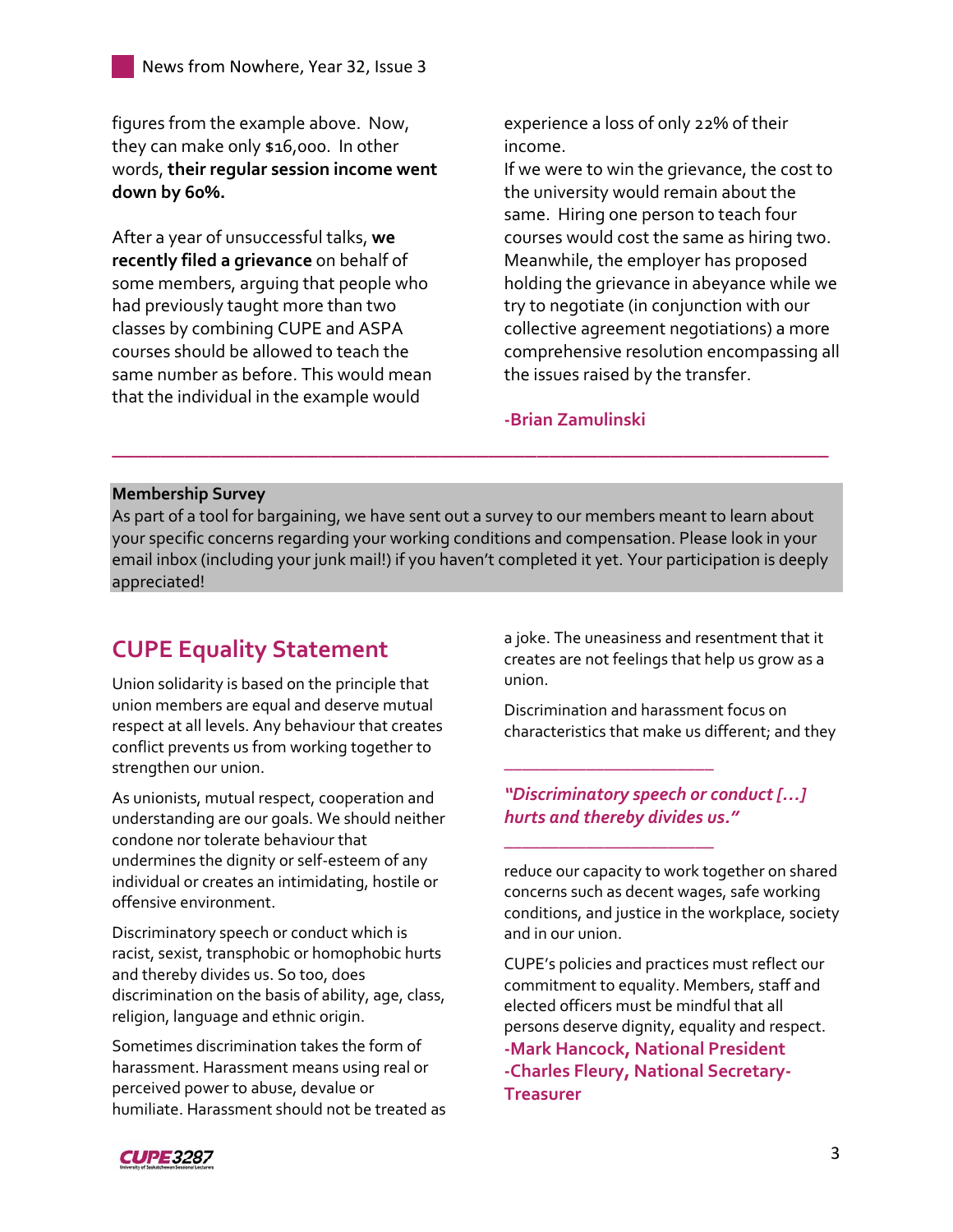# **Members' Meeting,**

# **Fall 2021**

### **Via Zoom**

*Show your solidarity with labour justice!* 

Invitation links have been distributed to the membership via email. If you have not recevied your invitation email, please contact cupe3287@gmail.com

# **Tuesday, October 5, 2021**

4:00pm – 6:00pm

Agenda on following page



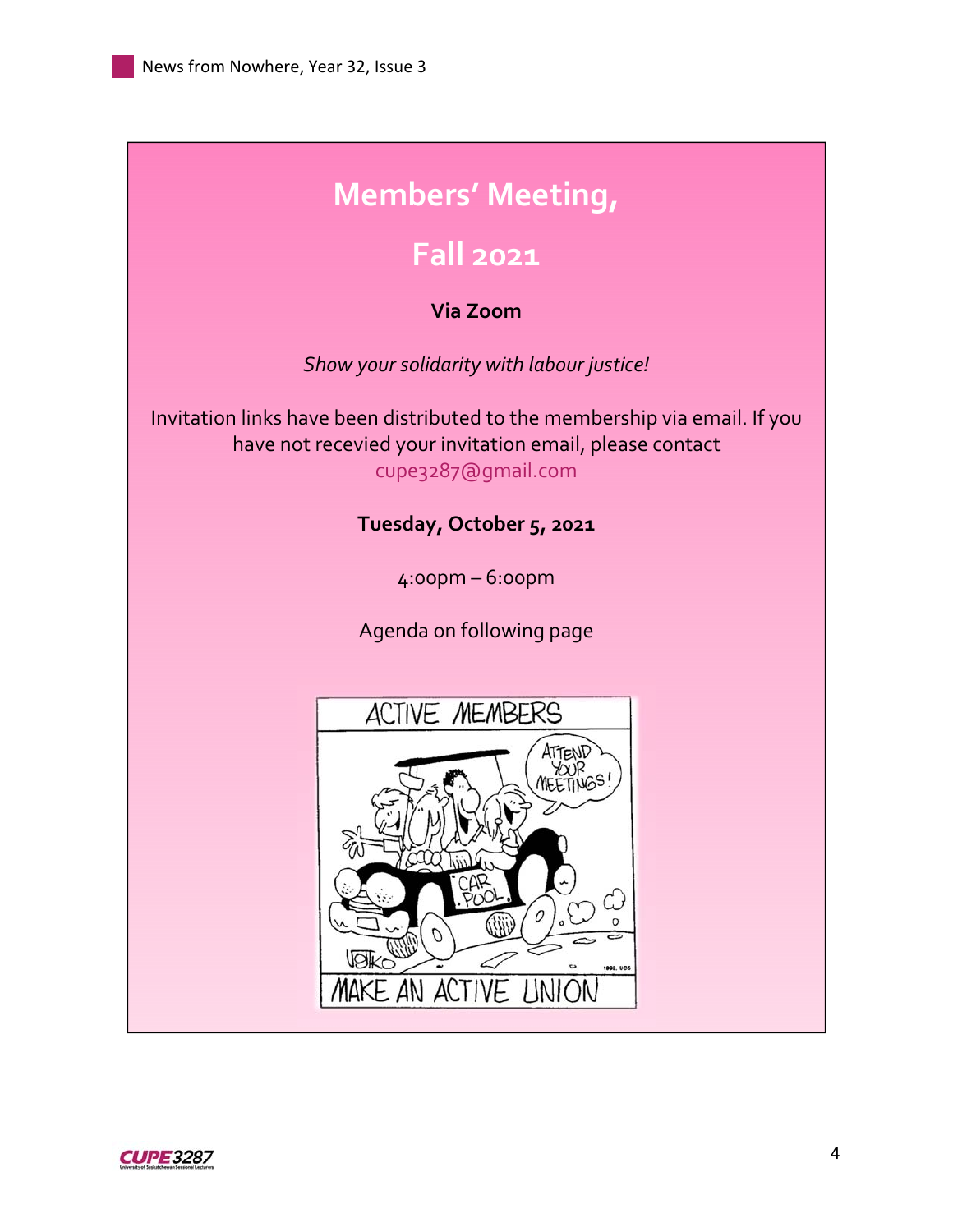

#### **MEMBERSHIP MEETING**

### **October 5, 2021, 4:00 PM**

### **Via Zoom (Meeting invitations circulated via email)**

### **AGENDA**

- 1. Adoption of the agenda
- 2. Roll Call of Officers
- 3. Reading of the Equality Statement
- 4. Adoption of Minutes, Membership Meeting, July 13, 2021
- 5. Motion: Acceptance of new members
- 6. Secretary-Treasurer's Report
- 7. Trustees' Report
- 8. News and Communications Officer's Report
- 9. Executive Report
	- a. Negotiating Committee Update
	- b. Grievance & Case Work Report
	- c. Membership Survey
	- d. CAUT Fair Employment Week (Oct. 18-22)
- 10. New Business
- 11. Adjournment